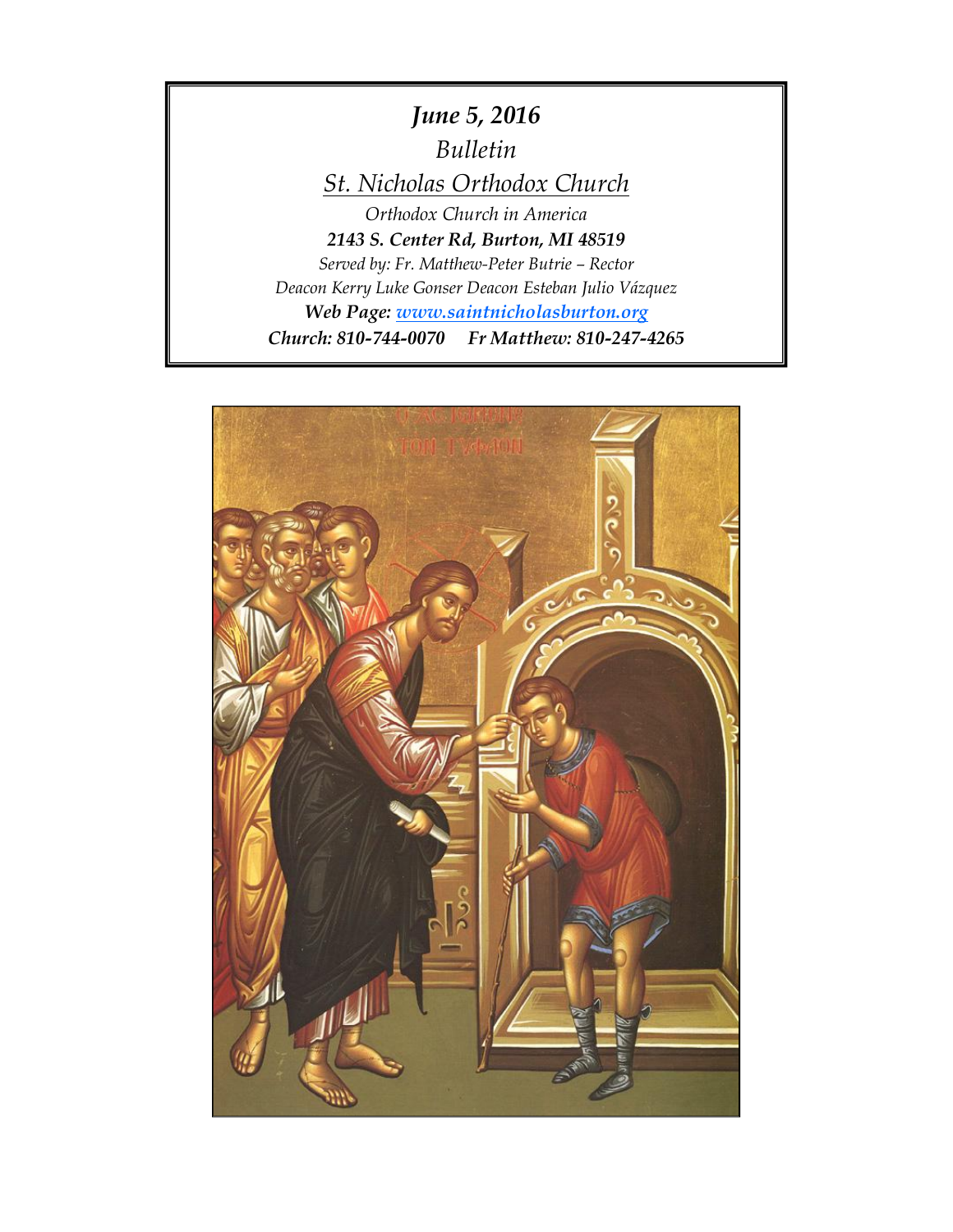**SUNDAY, JUNE 5, 2016. 6th SUNDAY OF PASCHA — Tone 5. Blind Man. Hieromartyr Dorotheus, Bishop of Tyre (ca. 362). Translation of the Relics of Bl. Igor (George), tonsured Gabriel, Grand Prince of Chernígov and Kiev (1150). Bl. Constantine, Metropolitan of Kiev (1159). Repose of St. Theodore Yaroslavich, older brother of St. Alexander Nevsky (Novgorod—1233). Finding of the Relics of Ven. Bassian and Jonah, Monks of Pertomsk (Solovétsky Monastery—1599). Martyrs Marcian, Nicander, Hyperechius, Appolonius, Leonidas, Arius, Gorgias, Selenias, Irenius, and Pambo, of Egypt (4th c.). Ven. Theodore the Wonderworker, Hermit of the Jordan (ca. 6th c.). Ven. Anubius, Confessor and Anchorite, of Egypt (5th c.). Ven. Abba Dorotheus of Palestine (6th c.). St. Peter of Korcha (Albanian).** 

## **FIRST ANTIPHON**

Make a joyful noise to God, all the earth! Sing of His name, give glory to His praise! **Through the prayers of the Theotokos, O Savior save us!**

Say to God: How awesome are Thy deeds! So great is Thy power that Thy enemies cringe before Thee! **Through the prayers of the Theotokos, O Savior save us!**

Let all the earth worship Thee and praise Thee! Let it praise Thy name, O Most High! **Through the prayers of the Theotokos, O Savior save us!**

Glory to the Father and to the Son and to the Holy Spirit, now and ever and unto ages of ages. Amen. **Through the prayers of the Theotokos, O Savior save us!**

## **SECOND ANTIPHON**

God be bountiful to us and bless us! Show the light of Thy countenance upon us and have mercy on us! **O Son of God who arose from the dead, save us who sing to Thee: Alleluia!**

That we may know Thy way upon the earth, and Thy salvation among all nations! **O Son of God who arose from the dead, save us who sing to Thee: Alleluia!**

Let the people give thanks to Thee, O God! Let all the people give thanks to Thee! **O Son of God who arose from the dead, save us whosing to Thee: Alleluia!**

Glory to the Father and to the Son and to the Holy Spirit, now and ever and unto ages of ages. Amen. Onlybegotten Son and immortal Word of God, Who for our salvation didst will to be incarnate of the holy Theotokos and ever-virgin Mary, Who without change became man and wast crucified, Who art one of the Holy Trinity, glorified with the Father and the Holy Spirit: O Christ our God, trampling down death by death, save us!

## **THIRD ANTIPHON**

Let God arise, let His enemies be scattered; let those who hate Him flee from before His face. **Troparion:** Christ is risen from the dead...

As smoke vanishes so let them vanish; as wax melts before the fire. **Troparion:** Christ is risen from the dead...

So the sinners will perish before the face of God; but let the righteous be glad. **Troparion:** Christ is risen from the dead...

This is the day which the Lord has made! Let us rejoice and be glad in it! **Troparion:** Christ is risen from the dead...

## **TROPARIA**

**(Tone 5)** Let us, the faithful, praise and worship the Word, / co-eternal with the Father and the Spirit, / born for our salvation from the Virgin; / for He willed to be lifted up on the Cross in the flesh, / to endure death, / and to raise the dead // by His glorious Resurrection.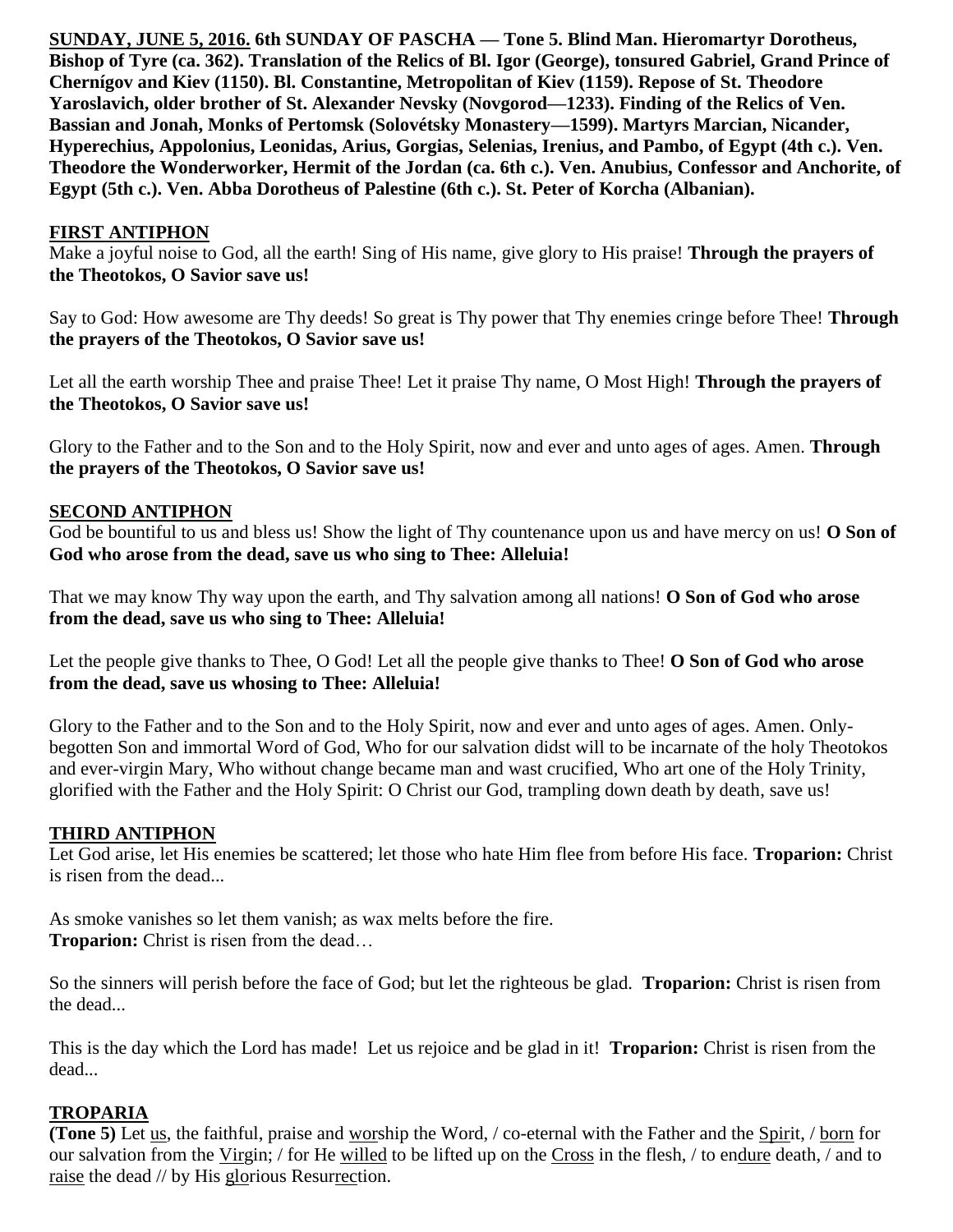**(Tone 4)** In truth you were revealed to your flock as a rule of faith, a model of meekness, and teacher of abstinence, so you won the heights by humility, and riches by poverty, O Holy Father Nicholas, intercede with Christ God to save our souls.

## **KONTAKION**

**(Tone 8)** Thou didst descend into the tomb, O Immortal; Thou didst destroy the power of Death. In victory didst Thou arise, O Christ God, proclaiming Rejoice!" to the myrrhbearing women, granting peace to Thy apostles, and bestowing resurrection on the fallen.

#### *The Prokeimenon in the Eighth Tone:* **Pray and make your vows / before the Lord our God!** *v.* **In Judah God is known; His name is great in Israel.**

**THE READING FROM THE ACTS OF THE HOLY APOSTLES (16:16-34)** *In those days,* as we were going to the place of prayer, we were met by a slave girl who had a spirit of divination and brought her owners much gain by soothsaying. She followed Paul and us, crying, "These men are servants of the Most High God, who proclaim to you the way of salvation." And this she did for many days. But Paul was annoyed, and turned and said to the spirit, "I charge you in the name of Jesus Christ to come out of her." And it came out that very hour. But when her owners saw that their hope of gain was gone, they seized Paul and Silas and dragged them into the market place before the rulers; and when they had brought them to the magistrates they said, "These men are Jews and they are disturbing our city. They advocate customs which it is not lawful for us Romans to accept or practice." The crowd joined in attacking them; and the magistrates tore the garments off them and gave orders to beat them with rods. And when they had inflicted many blows upon them, they threw them into prison, charging the jailer to keep them safely. Having received this charge, he put them into the inner prison and fastened their feet in the stocks. But about midnight Paul and Silas were praying and singing hymns to God, and the prisoners were listening to them, and suddenly there was a great earthquake, so that the foundations of the prison were shaken; and immediately all the doors were opened and every one's fetters were unfastened. When the jailer woke and saw that the prison doors were open, he drew his sword and was about to kill himself, supposing that the prisoners had escaped. But Paul cried with a loud voice, "Do not harm yourself, for we are all here." And he called for lights and rushed in, and trembling with fear he fell down before Paul and Silas, and brought them out and said, "Men, what must I do to be saved?" And they said, "Believe in the Lord Jesus, and you will be saved, you and your household." And they spoke the word of the Lord to him and to all that were in his house. And he took them the same hour of the night, and washed their wounds, and he was baptized at once, with all his family. Then he brought them up into his house, and set food before them; and he rejoiced with all his household that he had believed in God.

## *Alleluia, Tone 8*

*v.* **Look upon me and have mercy on me!** *v.* **Direct my steps according to Thy word!**

## **THE HOLY GOSPEL ACCORDING TO SAINT JOHN (9:1-38)**

At that time, as Jesus passed by, he saw a man blind from his birth. And his disciples asked him, "Rabbi, who sinned, this man or his parents, that he was born blind?" Jesus answered, "It was not that this man sinned, or his parents, but that the works of God might be made manifest in him. We must work the works of him who sent me, while it is day; night comes, when no one can work. As long as I am in the world, I am the light of the world." As he said this, he spat on the ground and made clay of the spittle and anointed the man's eyes with the clay, saying to him, "Go, wash in the pool of Siloam" (which means Sent). So he went and washed and came back seeing. The neighbors and those who had seen him before as a beggar, said, "Is not this the man who used to sit and beg?" Some said, "It is he"; others said, "No, but he is like him." He said, "I am the man." They said to him, "Then how were your eyes opened?" He answered, "The man called Jesus made clay and anointed my eyes and said to me, 'Go to Siloam and wash'; so I went and washed and received my sight." They said to him, "Where is he?" He said, "I do not know." They brought to the Pharisees the man who had formerly been blind. Now it was a sabbath day when Jesus made the clay and opened his eyes. The Pharisees again asked him how he had received his sight. And he said to them, "He put clay on my eyes, and I washed, and I see." Some of the Pharisees said, "This man is not from God, for he does not keep the sabbath." But others said, "How can a man who is a sinner do such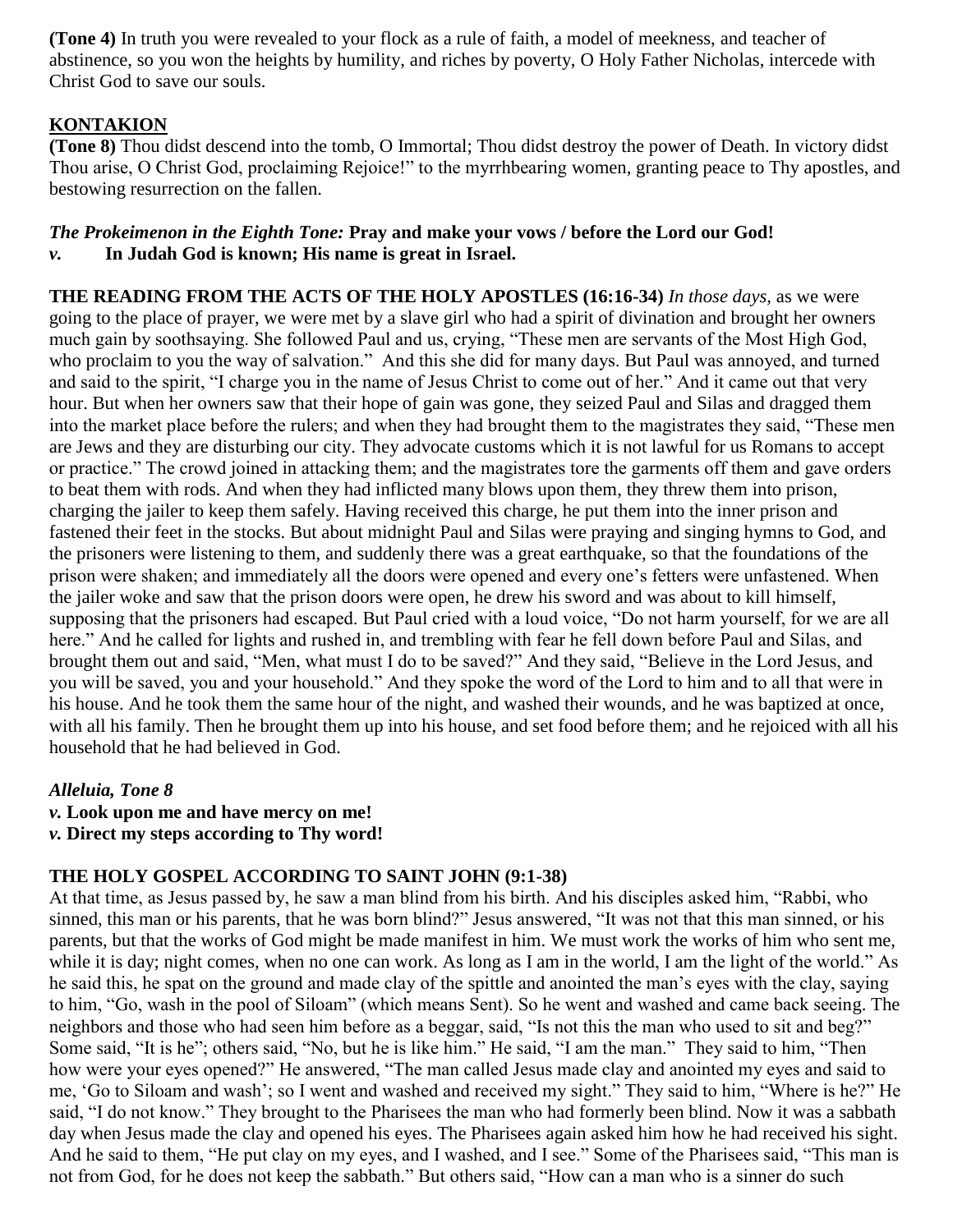signs?" There was a division among them. So they again said to the blind man, "What do you say about him, since he has opened your eyes?" He said, "He is a prophet." The Jews did not believe that he had been blind and had received his sight, until they called the parents of the man who had received his sight, and asked them, "Is this your son, who you say was born blind? How then does he now see?" His parents answered, "We know that this is our son, and that he was born blind; but how he now sees we do not know, nor do we know who opened his eyes. Ask him; he is of age, he will speak for himself." His parents said this because they feared the Jews, for the Jews had already agreed that if any one should confess him to be Christ, he was to be put out of the synagogue. Therefore his parents said, "He is of age, ask him." So for the second time they called the man who had been blind, and said to him, "Give God the praise; we know that this man is a sinner." He answered, "Whether he is a sinner, I do not know; one thing I know, that though I was blind, now I see." They said to him, "What did he do to you? How did he open your eyes?" He answered them, "I have told you already, and you would not listen. Why do you want to hear it again? Do you too want to become his disciples?" And they reviled him, saying, "You are his disciple, but we are disciples of Moses. We know that God has spoken to Moses, but as for this man, we do not know where he comes from." The man answered, "Why, this is a marvel! You do not know where he comes from, and yet he opened my eyes. We know that God does not listen to sinners, but if any one is a worshiper of God and does his will, God listens to him. Never since the world began has it been heard that any one opened the eyes of a man born blind. If this man were not from God, he could do nothing." They answered him, "You were born in utter sin, and would you teach us?" And they cast him out. Jesus heard that they had cast him out, and having found him he said, "Do you believe in the Son of man?" He answered, "And who is he, sir, that I may believe in him?" Jesus said to him, "You have seen him, and it is he who speaks to you." He said, "Lord, I believe"; and he worshiped him.

#### **THE HYMN TO THE THEOTOKOS**

The Angel cried to the Lady full of grace: Rejoice, O Pure Virgin! Again I say: Rejoice! Your Son is risen from His three days in the tomb! With Himself He has raised all the dead! Rejoice, all ye people! Shine! Shine! O New Jerusalem! The Glory of the Lord has shone on you! Exult now and be glad, O Zion! Be radiant, O Pure Theotokos, in the Resurrection of your Son!

#### **COMMUNION HYMN**

Receive the Body of Christ; taste the fountain of immortality! Alleluia, Alleluia, Alleluia.

## **IN PLACE OF "WE HAVE SEEN THE TRUE LIGHT…"**

Christ is risen from the dead, trampling down death by death, and upon those in the tombs bestowing life.

## **Towards the Council** – *Archbishop Job of Telmessos (continued)*

#### **3– The long process of preparation of the Council** (continued from last week)

In this spirit, the Second pan-Orthodox pre-conciliar conference of Chambésy in 1982 adopted the text on the issue of the impediments to marriage, of the adaptation of the rules of fasting to contemporary conditions, of the question of the calendar (mainly about the common date of Easter (Pascha), following a conference of Orthodox astronomers and canonists previously gathered at Chambésy). The Third pan-Orthodox pre-conciliar conference of Chambésy in 1986 adopted the text on "the contribution of the Orthodox Church to the realization of peace, justice, liberty, fraternity and love among peoples, and the elimination of racial discrimination and other forms of discrimination," the relationship of the Orthodox Church to the ecumenical movement, the relationship of the Orthodox Church with the Christian world, and adopted bylaws of the preparatory pre-conciliar conferences and the inter-Orthodox preparatory committees where all the decisions should be taken by consensus, except for procedural matters to be taken by two-thirds of the heads of delegations present.

The Fourth pan-Orthodox pre-conciliar conference of Chambésy in 2009 adopted the final text on the Orthodox diaspora, which ratified the Orthodox Episcopal Assemblies in twelve regions: 1) North and Central America, 2) South America, 3) Australia – New Zealand – Oceania, 4) Great Britain – Ireland, 5) France, 6) Belgium – Netherlands – Luxembourg, 7) Austria, 8) Italy and Malta, 9) Switzerland 10) Germany 11) Scandinavia, 12) Spain and Portugal. The region of North and Central America was later divided between Canada and the USA during the Synaxis of the Primates of the Orthodox Church in 2014, while Mexico was attached to the South American region and renamed "Latin American." This pan-Orthodox pre-conciliar conference also adopted the working procedure of these episcopal assemblies.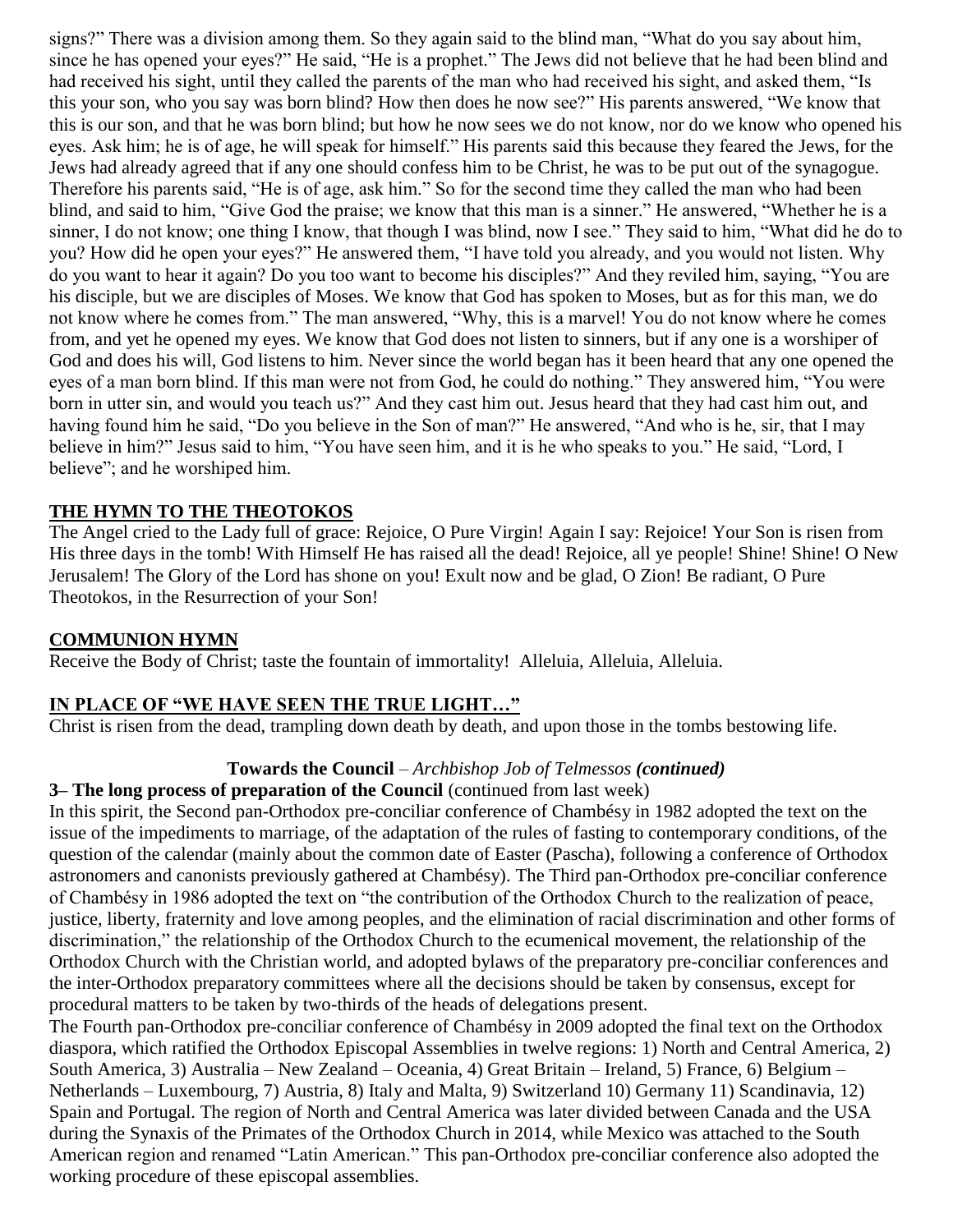## **4-To the council**

When the Synaxis of the Primates of the Orthodox Churches gathered in Constantinople at the seat of the Ecumenical Patriarchate at the Phanar in March 2014, it was decided to convene a special inter-Orthodox commission to review a few texts of the second and third pre-conciliar Pan-Orthodox conferences of 1982 and 1986. Moreover, this Synaxis of the Primates of the Orthodox Churches adopted the rule that all decisions in the Council's work will be taken unanimously on the principle of consensus. It had been decided that the Holy and Great Council of the Orthodox Church would be convened by the Ecumenical Patriarch in Constantinople in 2016. The council will be presided as established by the Ecumenical Patriarch, while the Primates of the other Orthodox churches will be seated to his right and to his left. Each Church will send a delegation consisting of its Primate and 24 bishops.

The special inter-Orthodox commission met at the Orthodox Centre of the Ecumenical Patriarchate in Chambésy in October 2014, February 2015 and March-April 2015 and reviewed the texts on the relationship of the Orthodox Church to the ecumenical movement, on the relationship of the Orthodox Church with the Christian world and combined them together in a single document entitled "The relationship of the Orthodox Church with the rest of the Christian world." Moreover, the text on "The contribution of the Orthodox Church to the realization of peace, justice, liberty, fraternity and love among peoples, and the elimination of racial discrimination and any other form of discrimination" has also been revised and corrected. The text on the rules of fasting had a few minor editorial corrections.

The Fifth pan-Orthodox pre-conciliar conference of Chambésy of October 2015 approved the text on "Autonomy and the manner of its proclamation," developed in 2009 by the Inter-Orthodox Preparatory Commission. It also examined the draft documents of the pan-Ortho-dox Council reviewed by the Special Inter-Orthodox Commission from the meetings of October 2014, February and March-April 2015. The documents entitled "The relations of the Orthodox Church with the rest of the Christian world" and "The importance of fasting and its observance today" were approved. On the other hand, the document entitled "The contribution of the Orthodox Church to the realization of peace, justice, liberty, fraternity and love among peoples and to the elimination of racial discrimination and other" was renamed "The mission of the Orthodox Church in the contemporary world" and could not reach unanimity and as a result was not signed by the heads of delegations of the Churches of Russia and Georgia.

## **5-The Synaxis of the Primates of January 2016**

Thus, among the ten themes on the agenda of the Holy and Great Council, two could not reach a consensus at the meetings of inter-Orthodox preparatory commissions, despite many efforts. This is the question of autocephaly and the manner of its proclamation and the question of the diptychs. The Synaxis of the Primates of the Orthodox Churches met in Chambésy in January 2016 decided that these two issues will not be examined by the Holy and Great Council of the Orthodox Church, but will be during another subsequent council. This Synaxis has even decided to remove the issue of the calendar from the agenda because some local Orthodox Churches have stated that they do not desire and are not ready for a calendar reform. Moreover, the Synaxis considerably reworked the text on the impediments to marriage that is now entitled "The sacrament of marriage and its impediments." This text was not signed by the Churches of Antioch and of Georgia. The Church of Antioch did not sign also the decisions of the Synaxis of 2016. *To be continued on June 19.*



## **CANDLE INTENTIONS FOR THE HEALTH AND BLESSINGS OF**

| Fr. Joe, Fr. Moses, Fr. Lavrenty, Deacon Anthony, Jo Ann, Gloria, Laurie,  |  |
|----------------------------------------------------------------------------|--|
| Walt & Zina, Dorothy, Jeanette, Reggie, Ruth, Stojan & Mira, Bosa, Joseph, |  |
|                                                                            |  |
|                                                                            |  |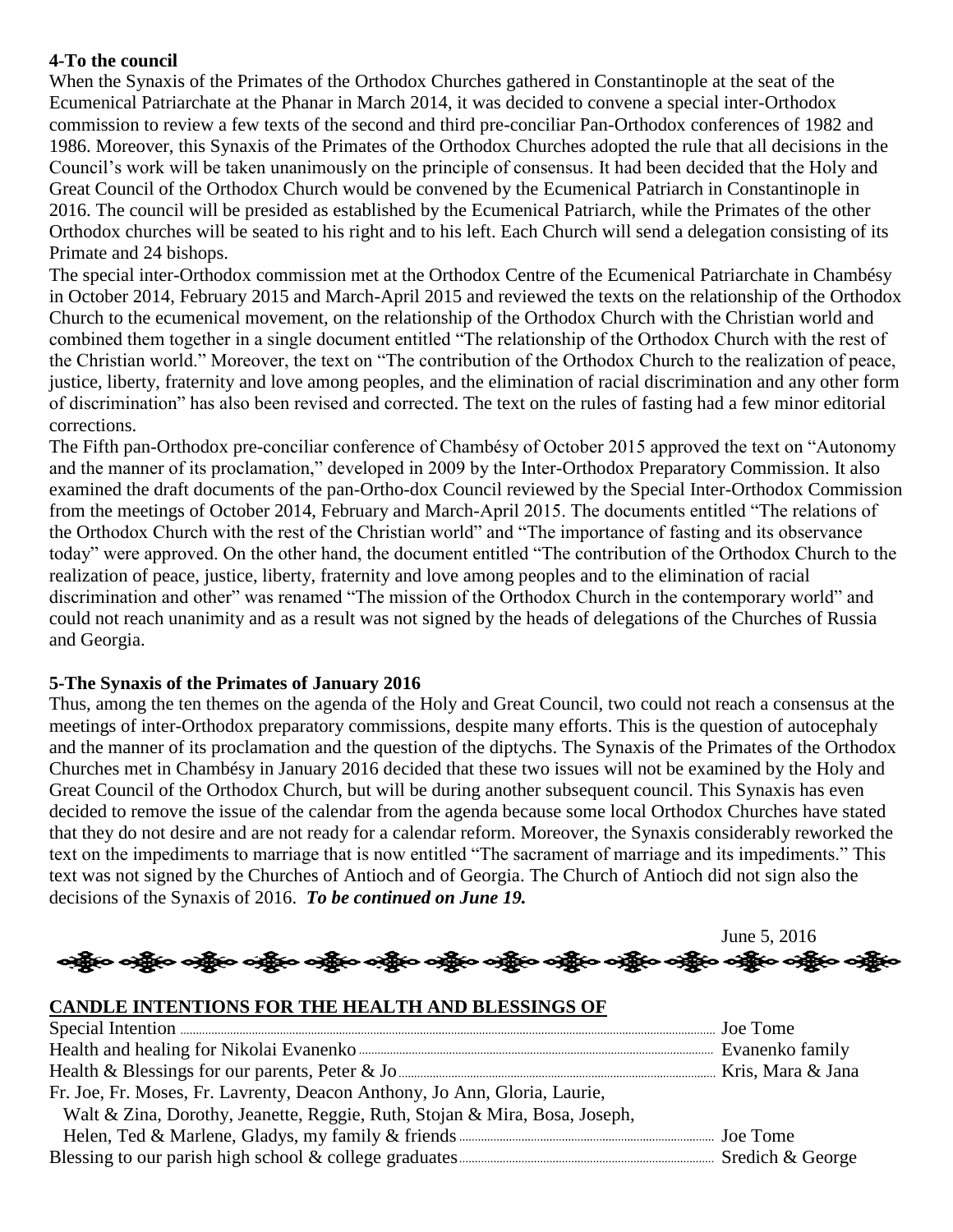#### **CANDLE INTENTIONS FOR ALL THOSE IN BLESSED REPOSE**

Memory Eternal John Zelenko, Rosemary Vuckovich, Evanka Elieff, Sophie Stavridis, Ljubomir Prusac George Family

# **ETERNAL LIGHT**

Kosta, Theodora, Eleni, Kosta, Kotsi, Elias, Theme, Elias, Evangelia <u>mare maide musical</u> Lena Bakousidis Theodora Papalazarou Lena Bakousidis



Welcome all of our friends and visitors to St. Nicholas! Please join us for fellowship, coffee and pastries in our parish hall.

**100TH ANNIVERSARY COMMITTEE** will meet on Tuesday, June 7 in the parish hall at 5:45 pm.

**PARISH COUNCIL** will meet on Tuesday, June 7 at 6:45 pm. Please pick up your packets located on the table in front of Debbie's office.

## **CHARITY MINISTRIES**

**HOPE IN A BOX** is collecting Laundry Soap for the month of June. Place the items in the Blue Box in the hall. Catholic Charities Community Closet will distribute the items.

**FOOD DRIVE** Place non-perishable food items in the other blue box in the hall.

#### **NORTH END SOUP KITCHEN We serve this Thursday, July 7 from 9 am to 1 pm.**

**SPECIAL MEETING** will be held on Sunday, June 12 to elect the Lay Delegate for the Diocesan conference to be held at Holiday Inn Gateway Centre on Saturday, June 25 from 2:30 to 5:30 pm. Nominees to date are Reader Joseph Tome and Subdeacon Johnny Kantor. If you would like to serve as a lay delegate or would like to nominate an individual(s), please contact the parish office.

**DIOCESAN CONFERENCE & ORDINATION BANQUET** will be held on Sunday, June 26 following the Divine Liturgy in our hall. Tickets for the banquet must be purchased in advance (we need to give a number to the caterer). Adults are \$15 and children 12 and under \$6. Debbie will be selling tickets on your way to coffee. The last day to purchase your tickets will be Sunday, June 19. Menu: roast sirloin of beef, chicken, cabbage rolls, triangles, mashed potatoes with gravy, corn, California blend. Beverages: coffee, milk, ice tea and punch. We will have an ordination cake for dessert. Volunteers are welcome to bake other sweets for dessert. Please contact the office if you can bake sweets.

**MACEDONIAN OPEN** The 36th Macedonian Open Golf Scramble will be held this year on Monday, June 20th at the Davison Country Club. Once again that is the Monday after Father's Day and would make a great Father's Day gift. Everyone is encouraged to help out in any way they can. There are many sponsorship opportunities for Families and individuals who would like to support the event, from signs wishing "good luck" to signs "in memory" of a loved one. A sign sponsorship is a great advertising opportunity for any business. Whether it's for your business or one that you frequent, we encourage everyone to participate in getting new sign sponsors this year. If you have any questions or know of someone who would like to help, please contact Angelo Panoff, Christine Panoff, Linda Branoff, George Branoff or Chris Nedanis. Please look for the flyers that will be available on our website, in the monthly Bulletin and in the Church Hall following today's service. Feel free to take a few extra flyers and pass them around.

**ENTHRONEMENT** Bishop Alexander will be enthroned at his second see of Dallas on Saturday, June 11. Fr. Matthew will be in Dallas for the Vespers on Friday, June 10 and enthronement on June 11 and is returning